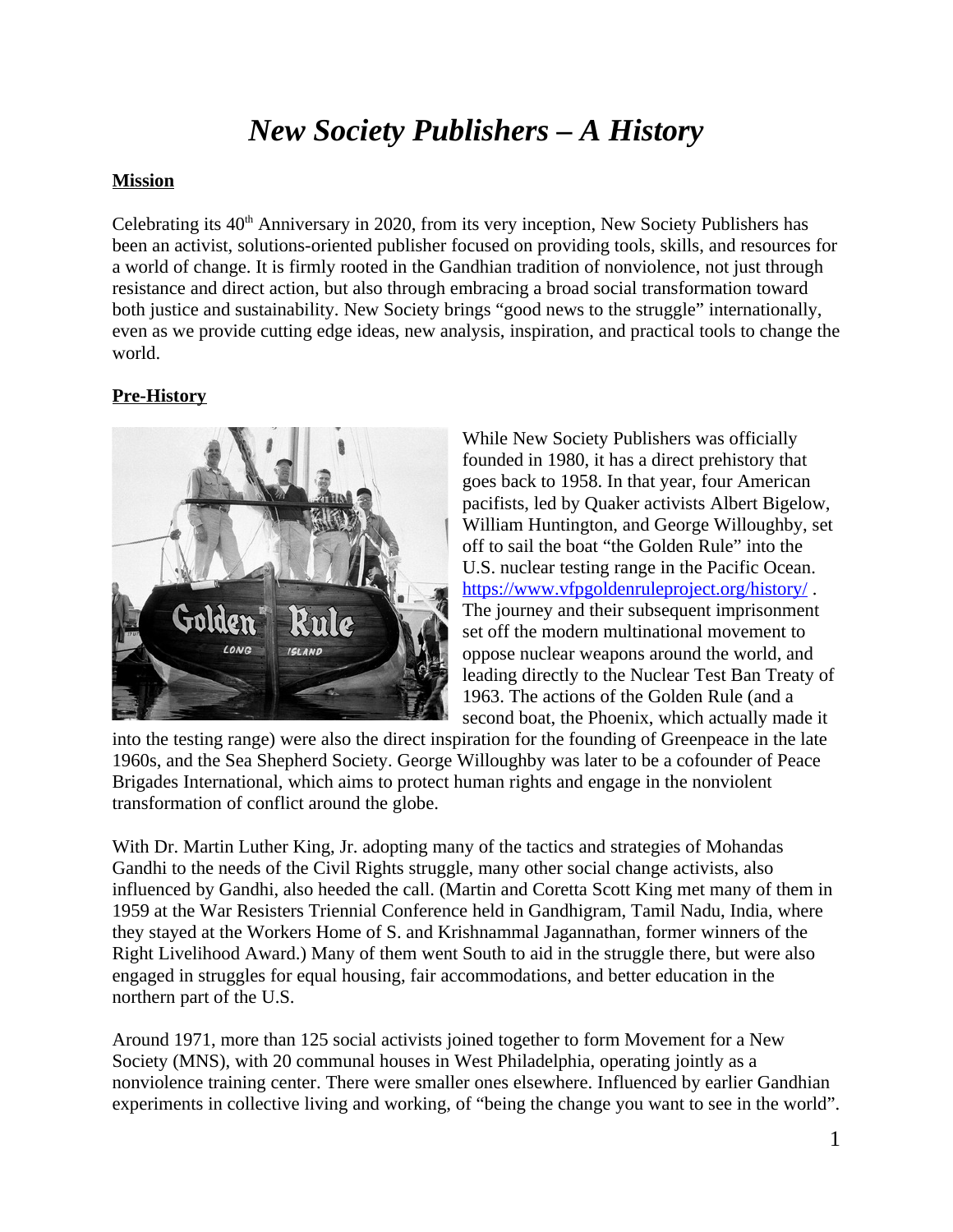MNS brought together a radical analysis, a commitment to simple living "as if the earth really mattered", and new ways of living, working, and learning together.

The rest of the world was not ignored in this. Besides work against the ongoing war in Viet Nam, MNS launched a successful kayak and canoe blockade of several ships in Philadelphia harbor bringing arms secretly supplied by the U.S. government to Pakistan to be used against the people of Bangladesh.<https://www.asc.upenn.edu/news-events/events/marc-film-screening-blockade>. MNS also launched another campaign "Books for a Free Namibia", calling attention to the freedom struggle of the Namibian people by sailing a boatload of books down the West African coast. MNS activists also organized a 'nonviolent presence', an attempt at nonviolent intervention, at the Wounded Knee standoff between American Indian activists and the U.S. government.

MNS initiated a series of democratically-led study groups called "Macroanalysis" in more than 60 communities, including some internationally. The study approach brought together global analysis and research, combined with strategies and tips for practical action at both the personal and community level. Many new materials were generated from this activity, among which one, titled "Dedeveloping the U.S. through Nonviolence" by Bill Moyer, was prophetic in speaking to global economic and ecological conditions as they exist in 2020.

MNS found itself at the center of the anti-nuclear power movement beginning in late 1976. MNS trainers were active in training groups in nonviolent discipline, decision-making, strategy and tactics in New Hampshire, Vermont, California, South Carolina, Colorado, Minnesota, and elsewhere, both before and after the episode at Three Mile Island in Pennsylvania. Many MNS members were jailed, where they continued training activities.

## **The Need for Printed Resources**

Each of the activities and movements referred to above (and many more) required printed materials, everything from simple handouts with nonviolence guidelines, to strategy tools, to background information to each of the struggles, to deeper analytic works. The MNS "Dandelion Collective" worked furiously to try to supply these resources to burgeoning efforts, both in the U.S. and abroad (the latter effort being led by George Willoughby of Golden Rule fame),

But it became clear that a full-scale publishing house was needed, one that could amalgamate all these disparate efforts, and also distribute materials and develop new resources for a broader audience. It was in this context that New Society Publishers was born.

#### **New Society Publishers – The First 11 Years**

From its inception, New Society Publishers was a worker-controlled collective, originally incorporated as a non-profit, tax-exempt corporation, along with a charitable arm, New Society Educational Foundation (which mostly operated a national Books for Prisoners library) None of the members had any background in book publishing, but were freely educated

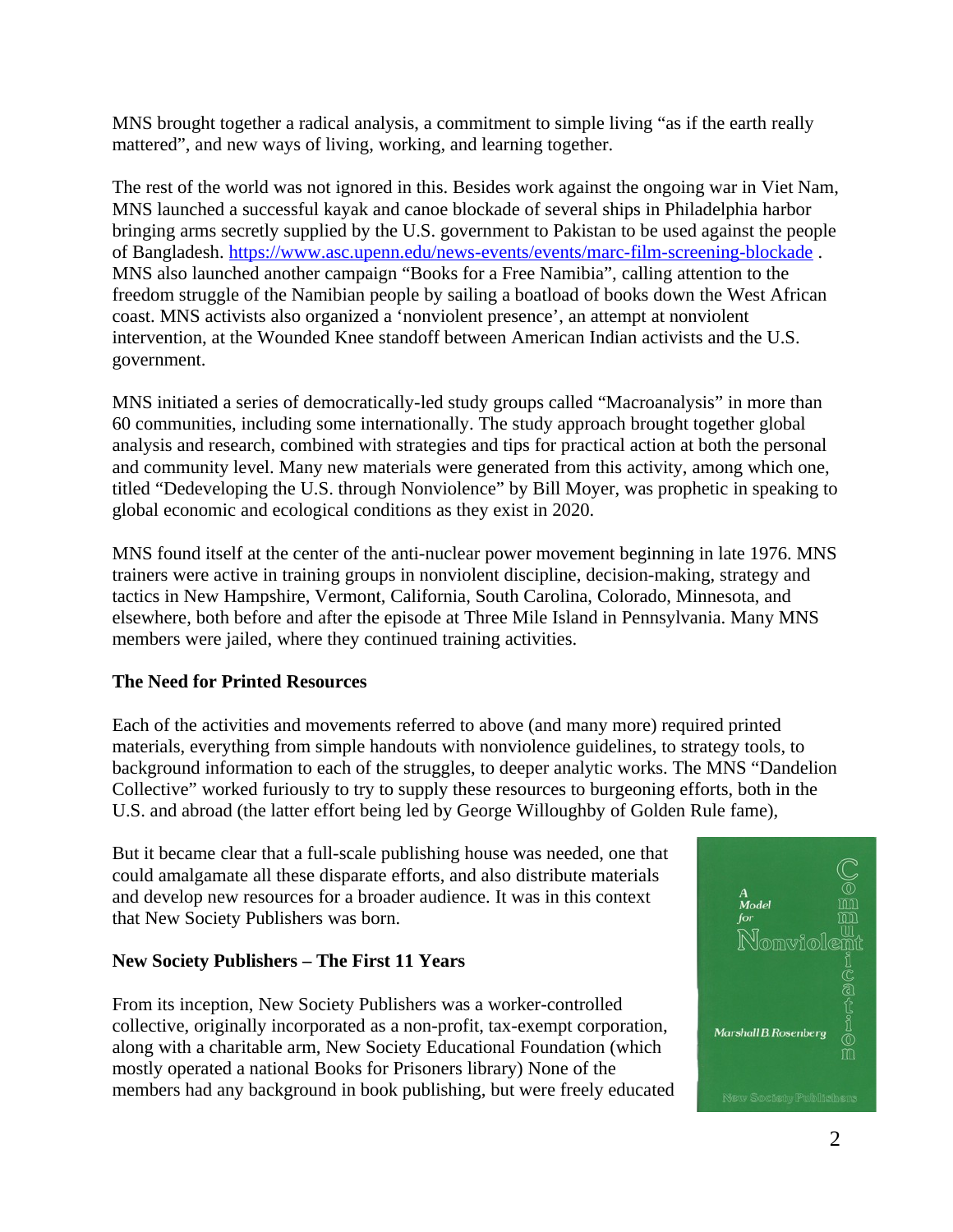by would-be competitors, suppliers, and sales representatives. Publishing decisions were made by consensus, and the collective got to practice some of the skills and tools then introduced to a larger public. One of these was Marshall Rosenberg's *A Model for Nonviolent Communication*, which was to spawn an international movement (and publishing house all of its own.) The collective also adopted the guidelines in *Leadership for Change: Towards a Feminist Model* by Bruce Kokopeli and George Lakey, and published it as well.



The first major publication was *Resource Manual for a Living Revolution,* also affectionately known as "the Monster Manual". In some ways it was an activist cookbook, bringing together tips on how to run a meeting, how to set up a conference, how to arrange food for large numbers of people, how to set up peacekeeping operations at demonstrations, how to write press releases and work with the media, how to strategize, and much, much more. Tens of thousand of copies were sold, and it was translated into multiple languages, and was used as a "bible" in the Seabrook Nuclear Plant occupation and elsewhere.

The early 1980s saw an explosion of women's activism around the world, from the Greenham Women's occupation of a U.S. nuclear base in England to a major women's peace march on Washington, DC. In

support of these activities and to deepen historical knowledge of women's roles in nonviolent struggle internationally, some 56 authors contributed to *Reweaving the Web of Life: Feminism and Nonviolence,* edited by Pam McAllister. The first "trade" book

New Society Publishers produced, *Reweaving* went through four editions. Pam McAllister then took on the editing of a series of books related to women and nonviolence, beginning with *We are All Part of One Another: A Barbara Deming Reader* (edited by Jane Meyerding.) and two more books that delved deeply and across time, nations, and cultures into the history of women's role in nonviolent action, *You Can't Kill the Spirit* and *This River of Courage*. Another important work published in this period was *This Way Daybreak Comes: Women's Values and the Future* by Annie Cheatham and Mary Clare Powell. This book is a futuristic distillation of women forging new paths: new kinds of families, new forms of art, new political models, new efforts at restoration of the natural balances and rhythms of the planet, as well as redefinitions of roles, relationships, and responsibilities, and the possibilities of creative change.



During this entire period, New Society Publishers went about the task of bringing a greater awareness of the roots of active nonviolence to the forefront. New editions of Albert Camus' *Neither Victims Nor Executioners* and Leo Tolstoy's *Writings on Civil Disobedience and Nonviolence* (edited by David Albert) were published, as were collections from Muriel Lester (*Ambassador of Reconciliation*, edited by Richard Deats*)* and new essays about the Catholic Worker movement *A Revolution of the Heart* (edited by Patrick McCoy and Jim Douglass). Horace Alexander's *Gandhi Through Western Eyes* was also republished. A pictorial history *The* Power to the People: Active Nonviolence in the United States (edited by Robert Cooney and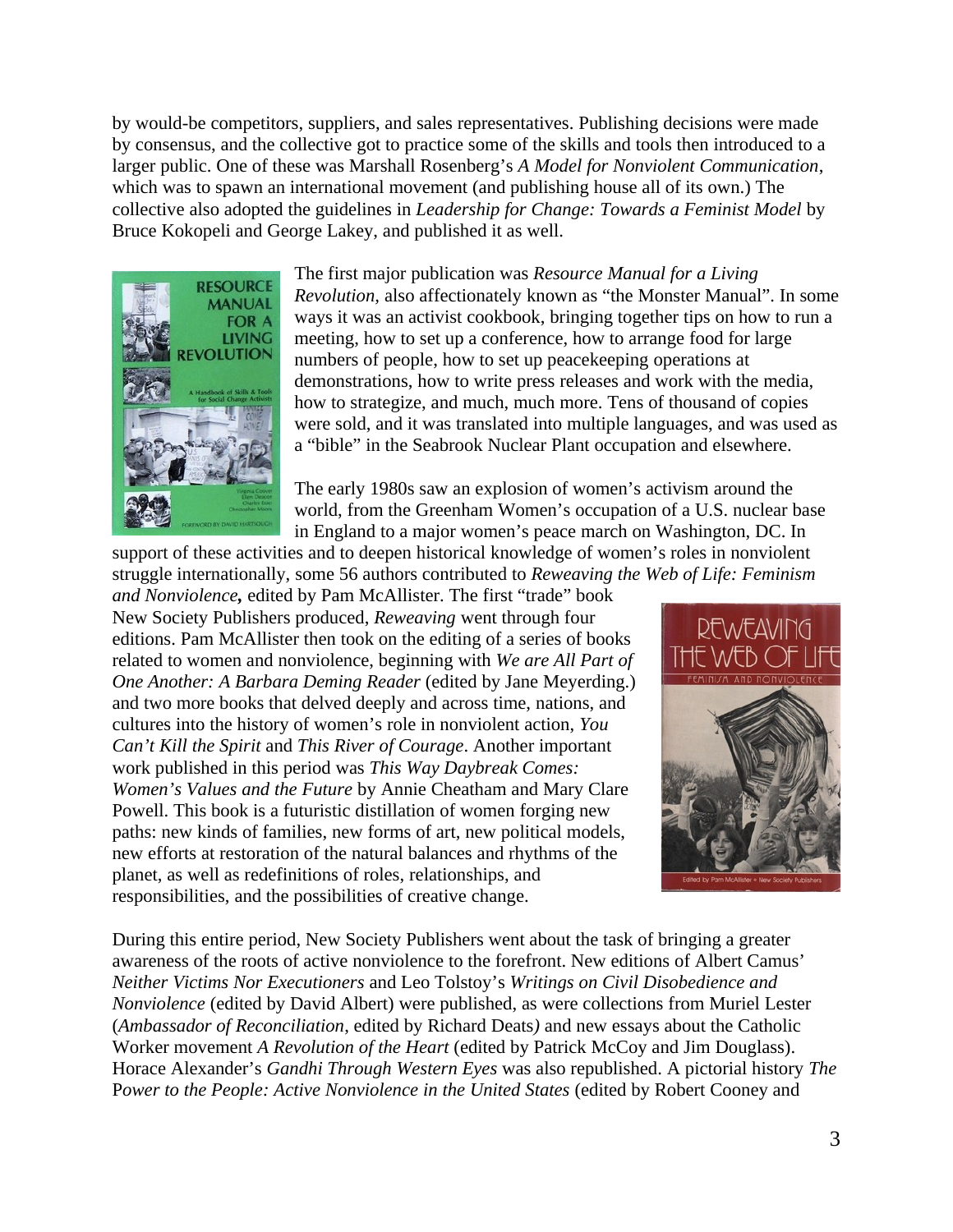Helen Michalowski) was published alongside *The Universe Bends Toward Justice: A Reader on Christian Nonviolence* (edited by Angie O'Gorman.)

Two books in particular were read and used by activists worldwide. George Lakey's *Powerful Peacemaking*: *A Strategy for a Living Revolution* was studied by activists seeking a path to social justice without feeling a "need" to resort to violence. (Lakey's *Manual for Direct Action* had been used heavily in the Black Freedom struggle in the 1960s*.)* A much shorter work *People Power: Applying Nonviolence Theory* by David Albert brought together pointers in how to make practical use of the theory of nonviolence in social and political conflict situations. It was translated into dozens of languages. One translation, into Tagalog, was utilized by Catholic nuns who ended up blocking tanks with their bodies during the overthrow of the Marcos' dictatorship in the Philippines. Both books are still being used 35 years later. *Relentless Persistence: Nonviolent Action in Latin America,* edited by Phil McManus and Gerald Schlabach, provided case studies of the use of nonviolent action, some of it firsthand.

Two broadsheets were produced in hundreds of thousand of copies. The first one *Why Nonviolence?* introduced the history, philosophy, and strategies of nonviolence direct action to thousands of activists who had little or no experience with them previously. The second *Energy for a New Society: Visions of a People's Energy Future* introduced many people for the first time to the idea of a society and world no longer dependent upon fossil fuels.



An extraordinary activist/author Melissa Everett wrote and edited three books that combined global analysis with the stories of people who committed significant portions of their lives in the causes of peace and social justice. The first was *Bearing Witness, Building Bridges: Interview with North Americans Living and Working in Nicaragua*. The second was the award-winning and Pulitzer Prize-nominated *Breaking Ranks: The Riveting Inside Stories of Ten Men Who Left Comfortable Jobs in the Military, the Intelligence Community or the Defense Industry to Work, in Their Own Ways, for Peace.* The third was *Making a Living While Making a Difference: The Expanded Guide to Creating Careers with A Conscience.*

Children weren't forgotten either. *A Manual on Nonviolence and Children* by Stephanie Judson and *Keeping the Peace: Practicing Cooperation and Conflict Resolution with Preschoolers* by Susanne Wichert provided practical skills in working toward the development of a peaceful generation. *Watermelons Not War! A Support Book for Parenting in the Nuclear Age* by Kate Cloud provided tips on what to do at home after the anti-nuclear demonstrations had ended. A young adult novel *An Outbreak of Peace* by Sarah Pirtle, winner of the Olive Branch Award, was read by teens in schools and in families across North America. In *Who's Calling the Shots?* Nancy Carlsson-Paige and Diane Levin confronted the growingly controversial subject of children exposed to war play and war toys. Three-time New York City and New York State Teacher of the Year resigned from his career as a public schoolteacher



because of the systemic violence he saw being done to children there. His book *Dumbing Us*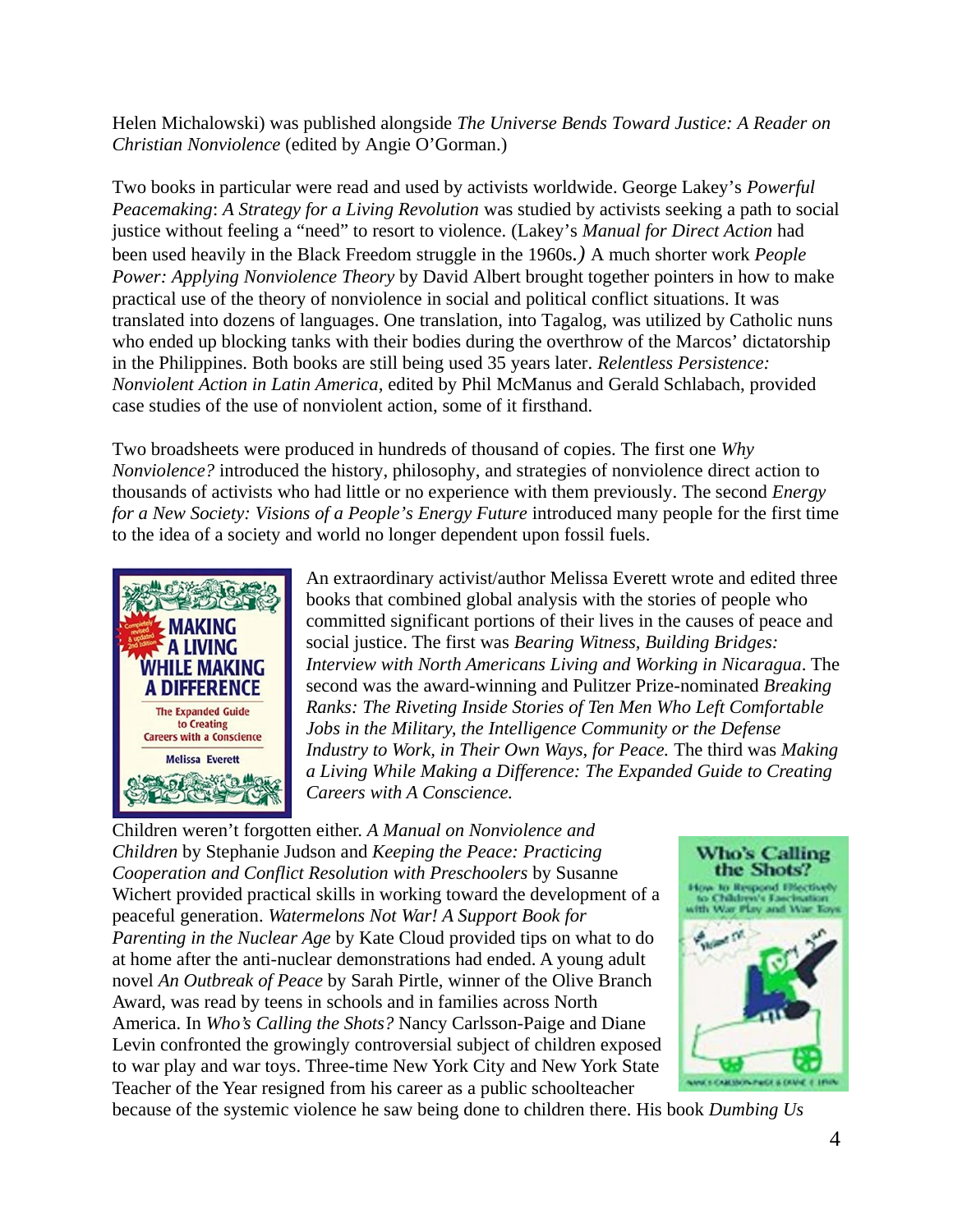*Down: The Hidden Curriculum of Compulsory Schooling*, which lays out his thinking, is still in print and selling after almost 30 years.

There were numerous works on conflict management and conflict resolution for groups and communities, perhaps most notably Dr. Jennifer Beer's *Mediators Handbook*, now in its expanded fourth edition.

New Society entered into fruitful partnerships with European and Asian publishers and think tanks, making it economically feasible for important resources to reach much wider international audiences. New Society published two groundbreaking works with the Earthscan Institute: the awardwinning *Africa in Crisis: The Causes and Cures of Environmental Bankruptcy* by Lloyd Timberlake, and *Natural Disasters: Acts of God or Acts of Man* by Anders Wijkman. With the Panos Institute, New Society published the first works on AIDS in the Third World. *Women in Development: A*



*Resource Guide for Organization and Action* was published with the ISIS Women's International Information and Communication Service. Many of these titles brought to the fore the grassroots understanding that traditional mainstream approaches to development were in fact part of the problem, rather than the solution. Finally, with Heretic Press, New Society Publishers brought out Guy Brett's *Through Our Own Eyes: Popular Art and Modern History*, which examined five popular art movements: the protest patchworks (arpillera) of Chile; agriculture commune paintings in Huxian, China; popular art in Zaire's Shaba province; the visual testimonies of Hiroshima and Nagasaki survivors; and art produced by the women protestors at Greenham Common in Great Britain, establishing these productions as artistic and social phenomena providing deeper insight into the contemporary world.

Social activists and engaged citizens often experienced anger, grief, and disempowerment when facing the staggering difficulties of making change in a harsh world. Psychologist and Buddhist scholar Joanna Macy developed processes and techniques for people to deal with their grief and reconnect with their own personal power. Her book *Despair and Personal Power in the Nuclear Age* (as well as future titles by the same author) forged a movement to transform our pain for the world into compassionate action.

Two other works built on these insights, and brought forth new ones. The first *Healing the World: The Promise of EcoFeminism,* edited by Judith Plant, looked to the transformative the power of women's experience in engaging newly engaged threats to local and global ecosystems. The second, *Thinking Like a Mountain: Towards a Council of All Beings* by John Seed, Joanna Macy, Pat Fleming, and Arne Naess combined theater, therapy, experiential learning, and ritual engagement with the natural world to help people experience our place in the web of life. One of the earliest works of the "deep ecology" movement, councils based on the book were and continue to be held on four continents, and also helped spawn municipal "processions of the species" on Earth Day.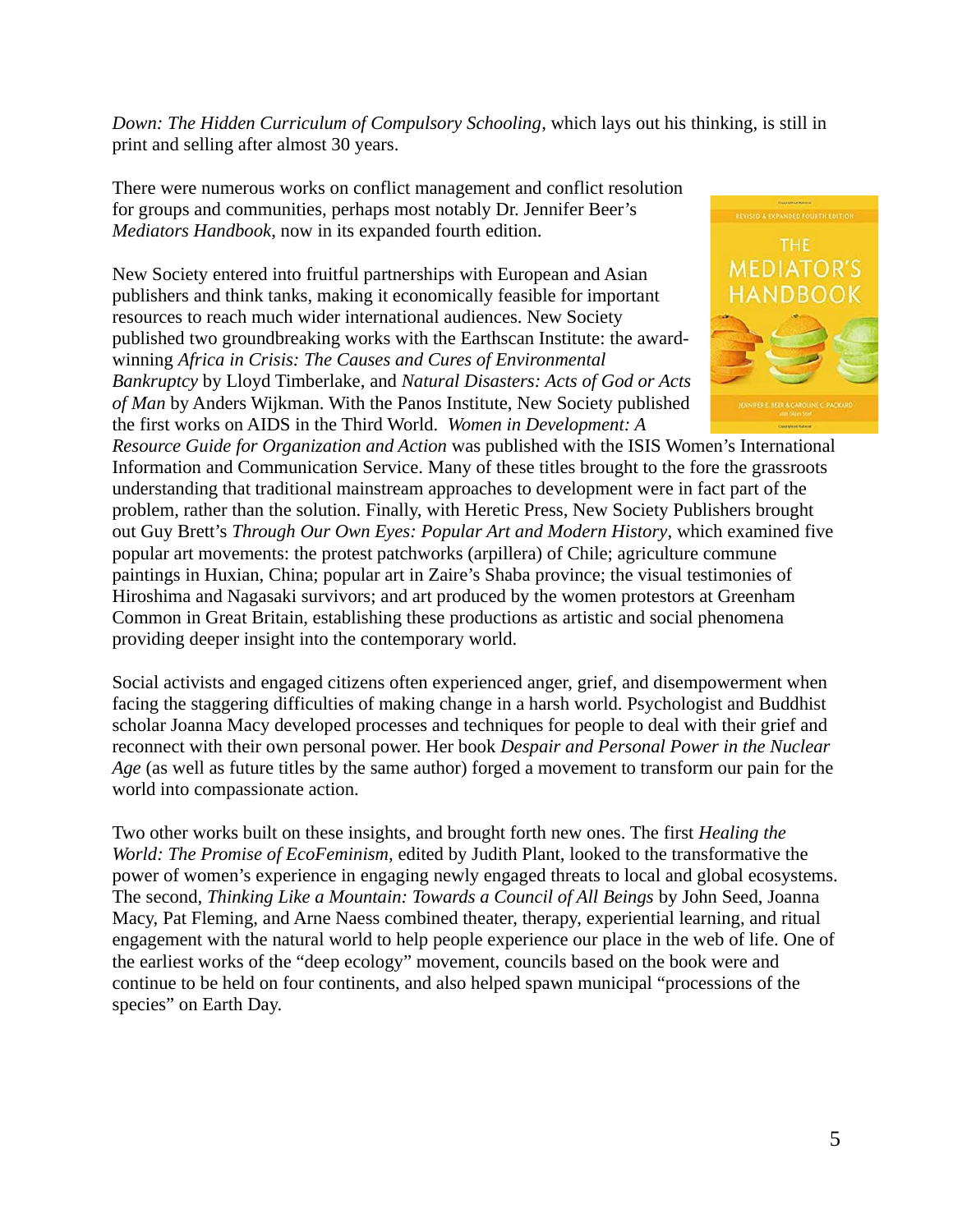

**Procession of the Species, Olympia, Washington, 2018**

New Society Publishers began to examine the role of macroeconomics in people's lives, and to explore alternatives. *The Poverty of Affluence: A Psychological Portrait of the American Way of Life* by clinical psychologist Paul Wachtel explored the real impacts of America's material wealth on individual, family, and community life. Susan Meeker-Lowry's *Economics as if the Earth Really Mattered: A Catalyst Guide to Socially Responsible Investing* was one of the first fulllength treatments of how individuals could have an impact on global ecology through impact investing and social enterprise. (This was followed by a later book *Invested in the Common Good: Economics as if the Earth Really Mattered* **that included many case studies of the potential effectiveness of these approaches.) Roy Morrison's groundbreaking** *We Build the Road as We Travel* **on the Mondragon Cooperatives in the Basque Region of Spain focused not only on an alternative model for capital control of industries and community development, but also the development of "cooperative consciousness" needed to address the atomizing and ultimately globally destructive impact of the pursuit of individual wealth in a capitalist context.**

**Finally, several resources were published for librarian activists.** *Though Indian Eyes: The Native Experience in Books for Children,* **edited by Beverly Slapin and Doris Seale, provided a sensitive reference book for librarians, parents' groups, and families, with book reviews, poetry, guidelines for evaluating books, resource lists of organization, a bibliography of books by and and about Native Americas and of American Indian authors**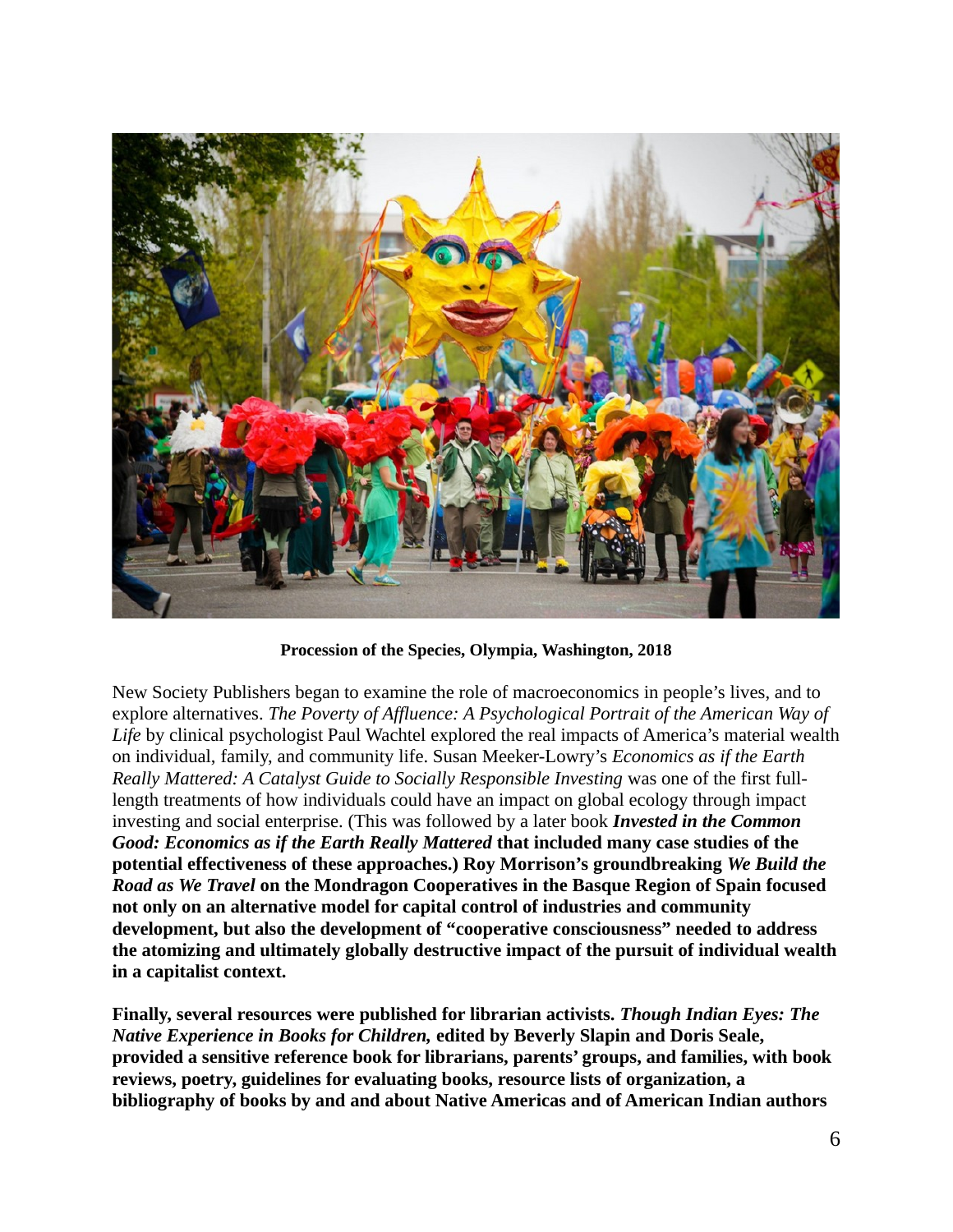**for young readers. A companion book** *How to Tell the Difference: A Guide to Evaluating Children's Books for Anti-Indian Bias* **was published alongside it.** 

By the end of its  $11<sup>th</sup>$  year, New Society Publishers had become the leading progressive peace and social change publishing house in North America, if not the world. It had proven that a collective management structure could work. Its economic base was solvent, stable, and growing. Authors from all over the world sought us out. There were now three offices – in West Philadelphia, Santa Cruz, California, and Gabriola Island, British Columbia. The audience for our books was found to be far, far larger than the initial small coterie of activists. And, it was joyfully discovered, that most of our readers were not just interested in a single issue or cause, but could embrace a much more profound interpenetration of ideas, analysis, and practical tools and resources for 'building a new society'.

**\***

In the first 11 years, there were books on:

- Nonviolence theory and practice
- Feminism and nonviolence
- Organizing tools
- Effective nonviolent personal and communication skills
- The history of nonviolent action
- Feminist futurism
- Popular art as vehicles of protest
- Alternatives to traditional views of development
- The human causes of environmental degradation
- AIDS and the Third World
- Personal and social witness
- Lesbian and gay liberation
- Peacemaking books for children (and those who live/work with them)
- Careers with a conscience
- Transforming grief and despair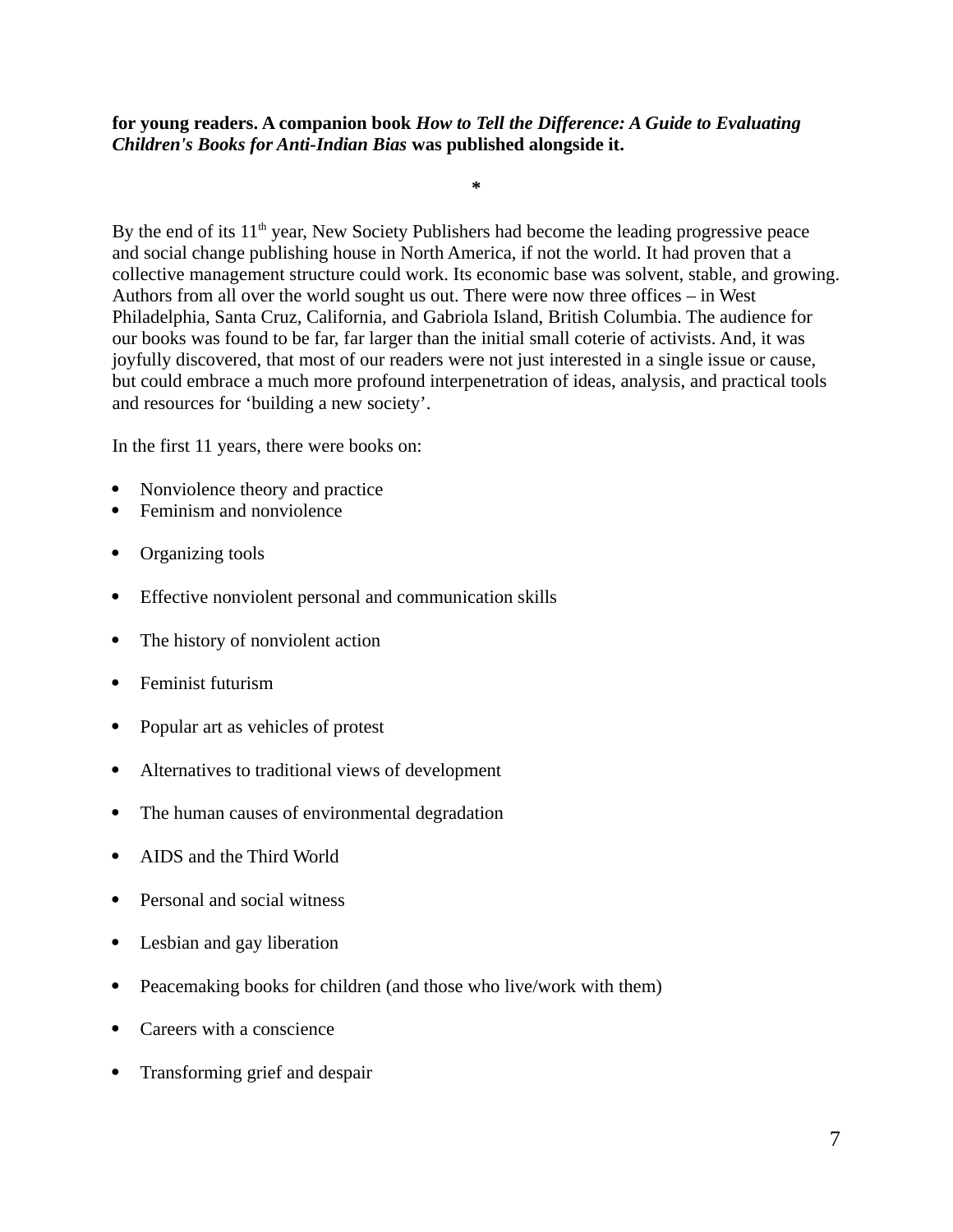- Deep ecology
- Mediation and conflict resolution
- "New" economic paradigms
- Enhancing understanding of Native Americans
- And more!

It was an exciting journey. Much, much more was yet to come.

Perhaps the most vivid representation of the spirit of New Society Publishers is the publishers' note written by David H. Albert, New Society Publishers founder, that is the epilogue to *Thinking Like A Mountain: Towards a Council of All Beings* (1987):

\*



**NAMES OF STRAIN COLUMN 2018 AND DESCRIPTIONS OF A REPORT OF A REPORT OF A REPORT OF A REPORT OF A REPORT OF A** 

**I am writing this note the day of the birth of my daughter Aliyah Shanti, which literally means "peace arising"**

**Like virtually all expectant parents, we had been looking forward to her birth. The birth of children, whether biologically ours or not, allows us to "borrow from eternity," for children provide us a glimpse of a future which, at least within the boundaries of our limited physical selves, we can never know.**

**But we also approached Ali's birth with fears that would have been unknown to our ancestors, but which are now widely shared. We worried, most silently and in our nightmares, about environmentally caused birth defects. We worried about whether we** 

**could find a place to live that was free enough from industrial or agricultural pollution or urban ruin to be "fit for children." As we waited for Ali to arrive, it seemed our eyes grew keener at spotting the destruction around us. Two weeks before Ali's birth, when my partner Ellen and I went into a supermarket to buy paper diapers (just for traveling; we insist on using cloth at home!), Ellen burst**